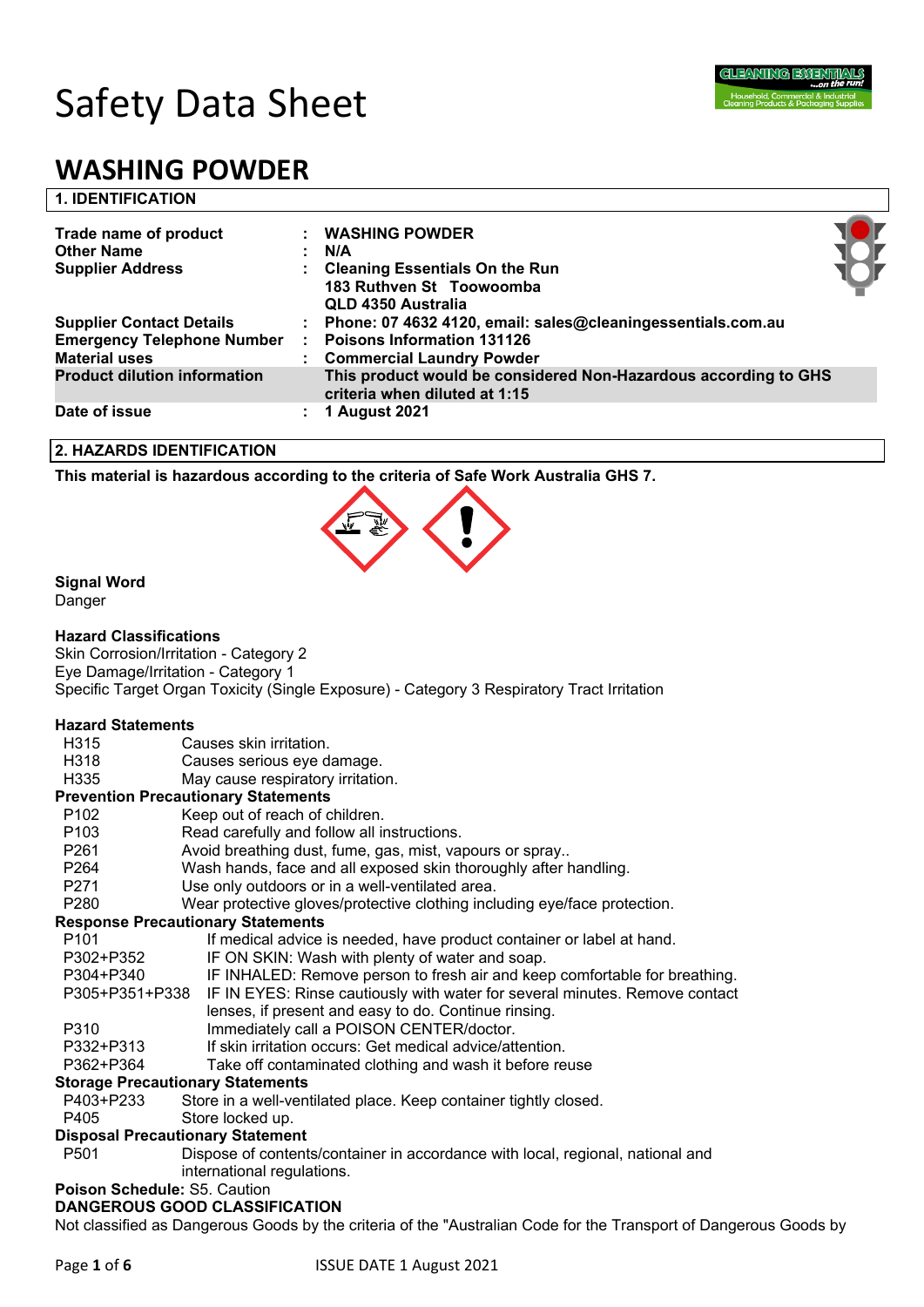Road & Rail" and the "New Zealand NZS5433: Transport of Dangerous Goods on Land".

| 3. COMPOSITION INFORMATION                 |           |                   |
|--------------------------------------------|-----------|-------------------|
| <b>CHEMICAL ENTITY</b>                     | CAS NO    | <b>PROPORTION</b> |
| Sodium carbonate                           | 497-19-8  | $30 - 60%$        |
| Sodium silicate                            | 6834-92-0 | $1 - 5%$          |
| Ingredients determined to be Non-Hazardous |           | <b>Balance</b>    |
|                                            |           | 100%              |
|                                            |           |                   |

#### **4. FIRST AID MEASURES**

If poisoning occurs, contact a doctor or Poisons Information Centre (Phone Australia 131 126, New Zealand 0800 764 766).

**Inhalation:** Remove victim from exposure - avoid becoming a casualty. Remove contaminated clothing and loosen remaining clothing. Allow patient to assume most comfortable position and keep warm. Keep at rest until fully recovered. Seek medical advice if effects persist.

**Skin Contact:** If skin or hair contact occurs, immediately remove contaminated clothing and flush skin and hair with running water. Continue flushing with water until advised to stop by the Poisons Information Centre or a Doctor; or for 15 minutes and transport to Doctor or Hospital.

**Eye contact:** Immediately irrigate with copious quantities of water for 15 minutes. Eyelids to be held open. Remove clothing if contaminated and wash skin. Urgently seek medical assistance. Transport to hospital or medical centre.

**Ingestion:** Rinse mouth with water. If swallowed, do NOT induce vomiting. Give a glass of water to drink. Never give anything by the mouth to an unconscious patient. If vomiting occurs give further water. Seek medical advice.

**PPE for First Aiders:** Wear gloves, safety glasses. Available information suggests that gloves made from should be suitable for intermittent contact. However, due to variations in glove construction and local conditions, the user should make a final assessment. Always wash hands before smoking, eating, drinking or using the toilet. Wash contaminated clothing and other protective equipment before storing or re-using.

**Notes to physician:** Treat symptomatically. Can cause corneal burns.

#### **5. FIRE FIGHTING MEASURES**

**Hazchem Code:** Not applicable.

**Suitable extinguishing media:** If material is involved in a fire use water fog (or if unavailable fine water spray), alcohol resistant foam, standard foam, dry agent (carbon dioxide, dry chemical powder).

**Specific hazards:** Non-combustible material.

**Fire fighting further advice:** Not combustible, however following evaporation of aqueous component residual material can burn if ignited.

#### **6. ACCIDENTAL RELEASE MEASURES**

#### **SMALL SPILLS**

Wear protective equipment to prevent skin and eye contamination. Avoid inhalation of vapours or dust. Wipe up with absorbent (clean rag or paper towels). Collect and seal in properly labelled containers or drums for disposal.

#### **LARGE SPILLS**

Clear area of all unprotected personnel. Slippery when spilt. Avoid accidents, clean up immediately. Wear protective equipment to prevent skin and eye contamination and the inhalation of dust. Work up wind or increase ventilation. Cover with damp absorbent (inert material, sand or soil). Sweep or vacuum up, but avoid generating dust. Collect and seal in properly labelled containers or drums for disposal. If contamination of crops, sewers or waterways has occurred advise local emergency services.

#### **Dangerous Goods - Initial Emergency Response Guide No:** Not applicable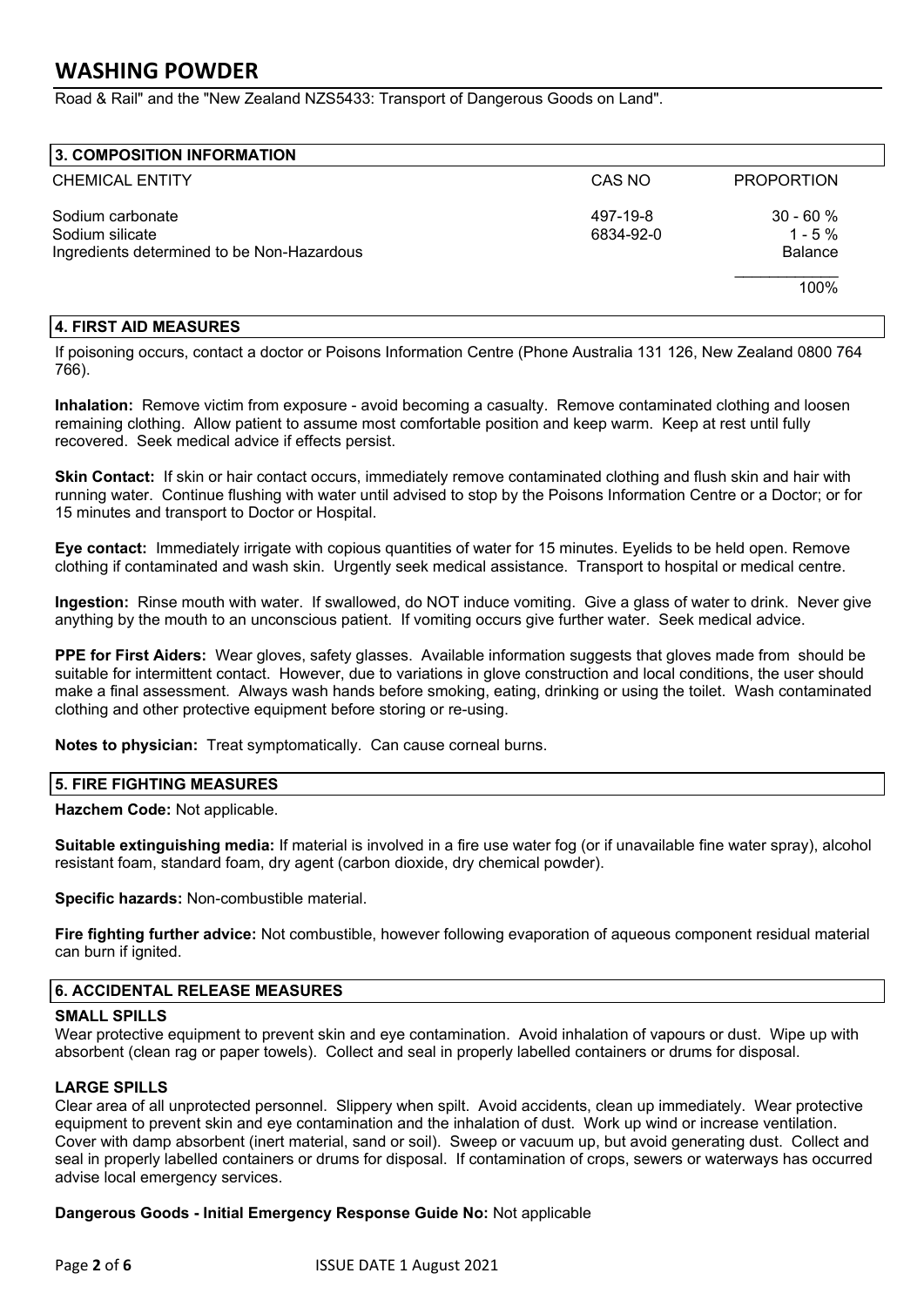#### **7. HANDLING AND STORAGE**

**Handling:** Avoid eye contact and skin contact. Avoid inhalation of dust.

**Storage:** Store in a cool, dry, well-ventilated place and out of direct sunlight. Store away from foodstuffs. Store away from incompatible materials described in Section 10. Store away from sources of heat and/or ignition. Store locked up. Keep container standing upright. Keep containers closed when not in use - check regularly for spills.

This material is a Scheduled Poison Schedule 5 (Caution) and must be stored, maintained and used in accordance with the relevant regulations.

#### **8. EXPOSURE CONTROLS / PERSONAL PROTECTION**

**National occupational exposure limits:** No value assigned for this specific material by Safe Work Australia.

**Biological Limit Values:** As per the "National Model Regulations for the Control of Workplace Hazardous Substances (Safe Work Australia)" the ingredients in this material do not have a Biological Limit Allocated.

**Engineering Measures:** Natural ventilation should be adequate under normal use conditions.

#### **Personal Protection Equipment:** GLOVES, SAFETY GLASSES.

Personal protective equipment (PPE) must be suitable for the nature of the work and any hazard associated with the work as identified by the risk assessment conducted.

Wear gloves, safety glasses. Available information suggests that gloves made from should be suitable for intermittent contact. However, due to variations in glove construction and local conditions, the user should make a final assessment. Always wash hands before smoking, eating, drinking or using the toilet. Wash contaminated clothing and other protective equipment before storing or re-using.

**Hygiene measures:** Keep away from food, drink and animal feeding stuffs. When using do not eat, drink or smoke. Wash hands prior to eating, drinking or smoking. Avoid contact with clothing. Avoid eye contact and skin contact. Avoid inhalation of dust. Ensure that eyewash stations and safety showers are close to the workstation location.

| <b>9. PHYSICAL AND CHEMICAL PROPERTIES</b> |                                |                                                     |  |  |
|--------------------------------------------|--------------------------------|-----------------------------------------------------|--|--|
| Form:<br>Colour:<br>Odour:                 | Powder<br><b>Blue</b><br>Lemon |                                                     |  |  |
| Solubility:<br>pH:                         |                                | 200g/L (approx)<br>$>10$ (1% dilution)              |  |  |
|                                            |                                | (Typical values only - consult specification sheet) |  |  |

 $N Av = Not available, N App = Not applicable$ 

#### **10. STABILITY AND REACTIVITY**

**Chemical stability:** This material is thermally stable when stored and used as directed.

**Conditions to avoid:** Elevated temperatures and sources of ignition.

**Incompatible materials:** Oxidising agents.

**Hazardous decomposition products:** Oxides of carbon and nitrogen, smoke and other toxic fumes.

**Hazardous reactions:** No known hazardous reactions.

#### **11. TOXICOLOGICAL INFORMATION**

No adverse health effects expected if the product is handled in accordance with this Safety Data Sheet and the product label. Symptoms or effects that may arise if the product is mishandled and overexposure occurs are:

#### **Acute Effects**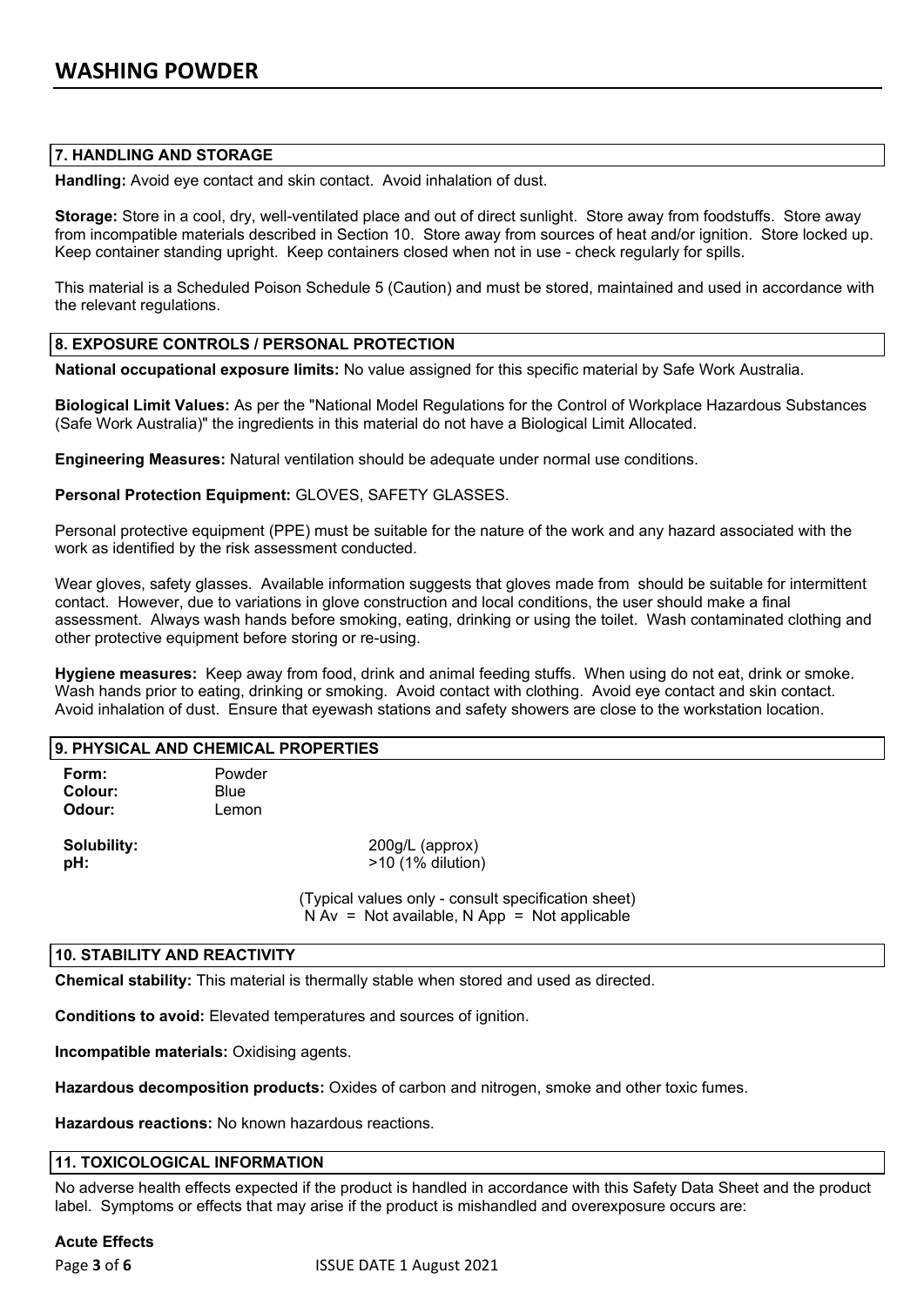**Inhalation:** Material is an irritant to mucous membranes and respiratory tract.

**Skin contact:** Contact with skin will result in irritation. **Ingestion:** Swallowing can result in nausea, vomiting and irritation of the gastrointestinal tract.

**Eye contact:** A severe eye irritant. Corrosive to eyes: contact can cause corneal burns. Contamination of eyes can result in permanent injury. Exposure to the dust may cause discomfort due to particulate nature. May cause physical irritation to the eyes.

#### **Acute toxicity**

**Inhalation:** This material has been classified as not hazardous for acute inhalation exposure. Acute toxicity estimate (based on ingredients):  $LC_{50}$  > 5.0 mg/L for dust.

**Skin contact:** This material has been classified as not hazardous for acute dermal exposure. Acute toxicity estimate (based on ingredients):  $LD_{50}$  > 2,000 mg/Kg bw

**Ingestion:** This material has been classified as not hazardous for acute ingestion exposure. Acute toxicity estimate (based on ingredients):  $LD_{50}$  > 2,000 mg/Kg bw

**Corrosion/Irritancy:** Eye: this material has been classified as a Category 1 Hazard (irreversible effects to eyes). Skin: this material has been classified as a Category 2 Hazard (reversible effects to skin).

**Sensitisation:** Inhalation: this material has been classified as not a respiratory sensitiser. Skin: this material has been classified as not a skin sensitiser.

**Aspiration hazard:** This material has been classified as not an aspiration hazard.

**Specific target organ toxicity (single exposure):** This material has been classified as a Category 3 Hazard. Exposure via inhalation may result in respiratory irritation.

#### **Chronic Toxicity**

**Mutagenicity:** This material has been classified as not a mutagen.

**Carcinogenicity:** This material has been classified as not a carcinogen.

**Reproductive toxicity (including via lactation):** This material has been classified as not a reproductive toxicant.

**Specific target organ toxicity (repeat exposure):** This material has been classified as not a specific hazard to target organs by repeat exposure.

#### **12. ECOLOGICAL INFORMATION**

Avoid contaminating waterways.

**Acute aquatic hazard:** This material has been classified as not hazardous for acute aquatic exposure. Acute toxicity estimate (based on ingredients): > 100 mg/L

**Long-term aquatic hazard:** This material has been classified as not hazardous for chronic aquatic exposure. Nonrapidly or rapidly degradable substance for which there are adequate chronic toxicity data available OR in the absence of chronic toxicity data, Acute toxicity estimate (based on ingredients): >100 mg/L, where the substance is not rapidly degradable and/or BCF < 500 and/or log  $K_{ow}$  < 4.

**Ecotoxicity:** No information available.

**Persistence and degradability:** No information available.

**Bioaccumulative potential:** No information available.

**Mobility:** No information available.

#### **13. DISPOSAL CONSIDERATIONS**

Persons conducting disposal, recycling or reclamation activities should ensure that appropriate personal protection equipment is used, see "Section 8. Exposure Controls and Personal Protection" of this SDS.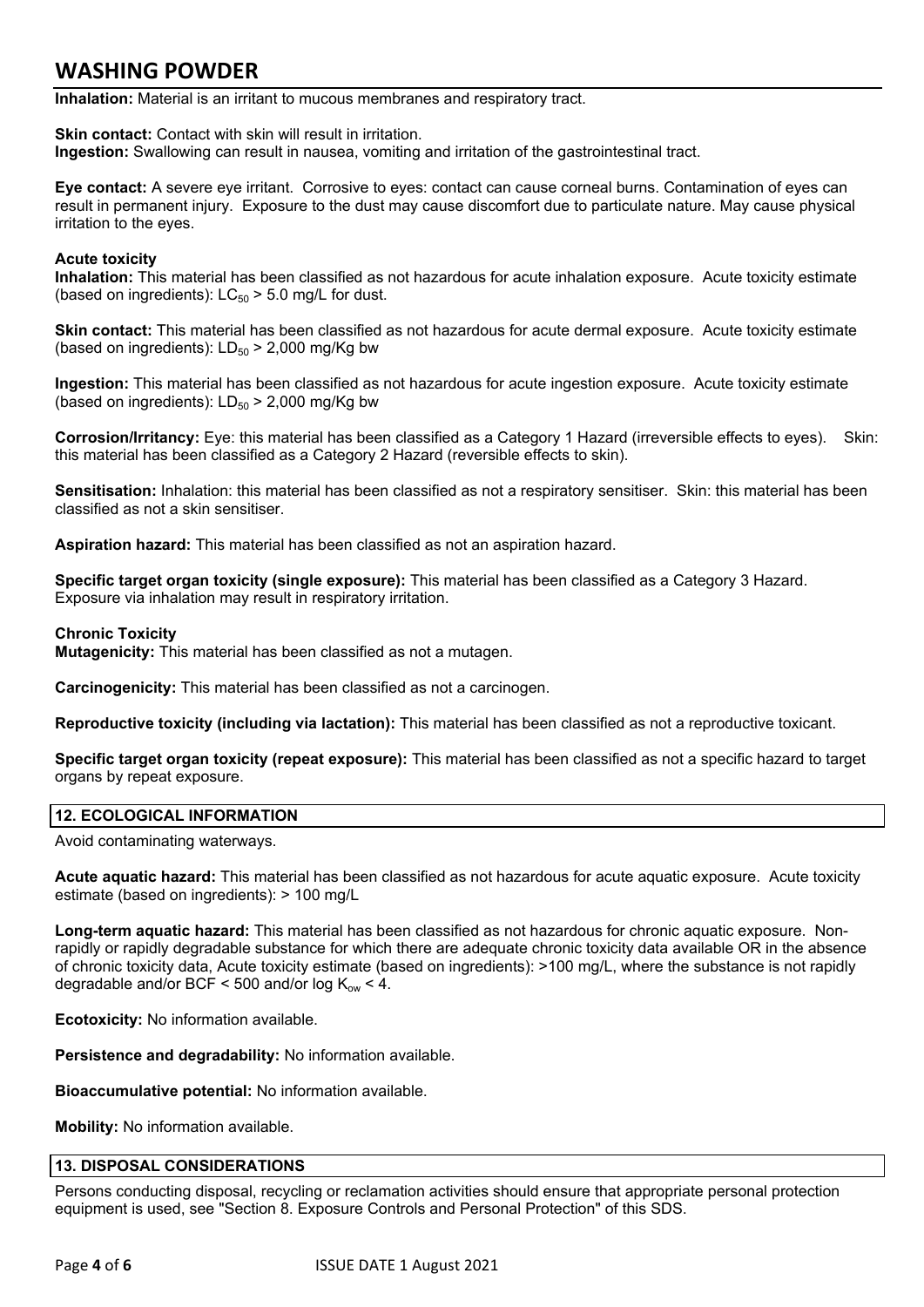If possible material and its container should be recycled. If material or container cannot be recycled, dispose in accordance with local, regional, national and international Regulations.

#### **14. TRANSPORT INFORMATION**

#### **ROAD AND RAIL TRANSPORT**

Not classified as Dangerous Goods by the criteria of the "Australian Code for the Transport of Dangerous Goods by Road & Rail" and the "New Zealand NZS5433: Transport of Dangerous Goods on Land".

#### **MARINE TRANSPORT**

Not classified as Dangerous Goods by the criteria of the International Maritime Dangerous Goods Code (IMDG Code) for transport by sea.

#### **AIR TRANSPORT**

Not classified as Dangerous Goods by the criteria of the International Air Transport Association (IATA) Dangerous Goods Regulations for transport by air.

#### **15. REGULATORY INFORMATION**

**This material is not subject to the following international agreements:** Montreal Protocol (Ozone depleting substances) The Stockholm Convention (Persistent Organic Pollutants) The Rotterdam Convention (Prior Informed Consent) Basel Convention (Hazardous Waste) International Convention for the Prevention of Pollution from Ships (MARPOL)

#### **This material/constituent(s) is covered by the following requirements:**

The Standard for the Uniform Scheduling of Medicines and Poisons (SUSMP) established under the Therapeutic Goods Act (Commonwealth): S5. Caution.

#### **16. OTHER INFORMATION Literature References :** Preparation of Safety Data Sheets for Hazardous Chemicals Code of Practice. Standard for the Uniform Scheduling of Medicines and Poisons. Australian Code for the Transport of Dangerous Goods by Road & Rail. Workplace exposure standards, Safe Work Australia. Hazardous Sunstances/Chemicals Information System, Safe Work Australia. Globally Harmonised System of classification and labelling of chemicals. Raw material suppliers' SDS

#### **Symbio Traffic Light System**

| <b>Traffic Light</b> | Classified as Dangerous<br>Goods according to the<br>Australian Code for the<br><b>Transport of Dangerous</b><br>Goods by Road and Rail (7th<br>edition) (ADG7) | Classified as <b>Hazardous</b><br>according to the Globally<br><b>Harmonised System of</b><br><b>Classification and labelling of</b><br><b>Chemicals (GHS) as adopted</b><br>by Work, Health and Safety<br>regulations, Australia. | <b>Notes</b>                                                                                                                                                                                                                                                                                   |
|----------------------|-----------------------------------------------------------------------------------------------------------------------------------------------------------------|------------------------------------------------------------------------------------------------------------------------------------------------------------------------------------------------------------------------------------|------------------------------------------------------------------------------------------------------------------------------------------------------------------------------------------------------------------------------------------------------------------------------------------------|
| <b>RED</b>           |                                                                                                                                                                 |                                                                                                                                                                                                                                    | <b>PLUS</b> products that are NOT Classified as<br>Dangerous Goods according to ADG7, but<br>classified as Corrosive to eyes and skin<br>and/or Aspiration Hazard Category 1 and/or<br>Toxic to humans according to the GHS as<br>adopted by Work, Health and Safety<br>regulations, Australia |
| <b>AMBER</b>         |                                                                                                                                                                 |                                                                                                                                                                                                                                    | <b>EXCLUDING</b> products that are classified as<br>Corrosive to eyes and skin and/or Aspiration<br>Hazard Category 1 and/or Toxic to humans<br>according to the GHS as adopted by Work,<br>Health and Safety regulations, Australia                                                           |
| <b>GREEN</b>         | $\mathbf x$                                                                                                                                                     | $\mathbf x$                                                                                                                                                                                                                        |                                                                                                                                                                                                                                                                                                |

The information sourced for the preparation of this document was correct and complete at the time or writing to the best of the writer's knowledge. The document represents the commitment to the company's responsibilities surrounding the supply of this product,